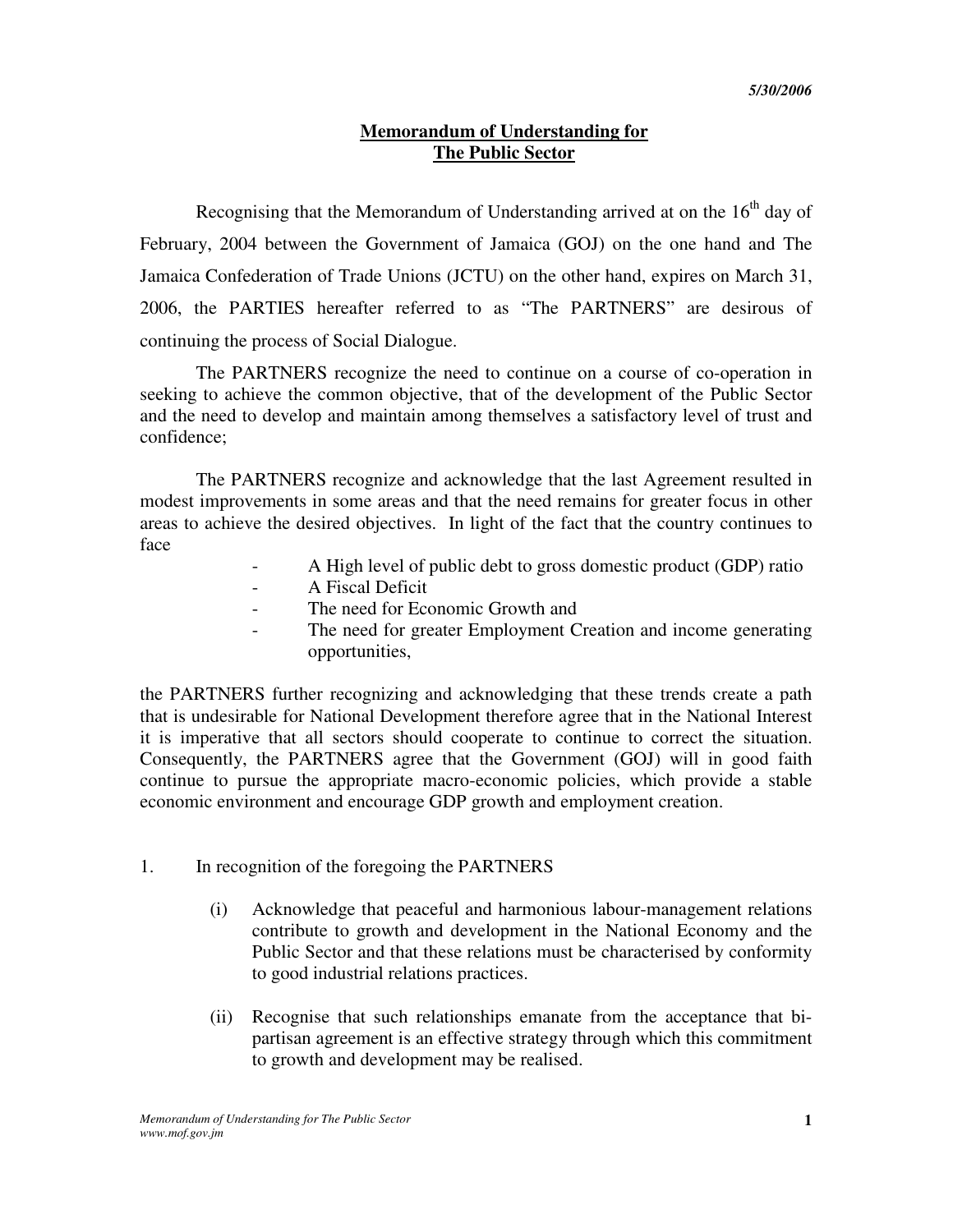- (iii) Affirm that sound industrial relations be maintained by a commitment to the principles expressed in this Memorandum of Understanding and the principles laid down in the
	- International Labour Organisation's Convention No. 87 (Freedom of Association and the Right to Organise)
	- International Labour Organisation's Convention No. 98 (The Right to Organise and to Collective Bargaining), and
	- International Labour Organisation Documents relating to Tripartism and Social Dialogue; and the
	- Labour Relations Code of Jamaica.

2. The PARTNERS agree to the following general principles underpinning the Memorandum of Understanding for the Public Sector, which will form part of an overall strategy for the sustained economic growth as well as the development of the public sector in particular and the country in general:

- (i) A commitment of both PARTNERS to pursuing strategies designed to increase efficiency, while at the same time reducing the cost of the delivery of Public Services in keeping with the country's medium to long-term economic programme.
- (ii) A commitment of both PARTNERS to the continued development of a mechanism for collaboration and consensus building in the public sector through social dialogue.
- (iii) A commitment of both PARTNERS to the continued development of a framework for the practice of good industrial relations in the public sector.
- (iv) A commitment of both PARTNERS to a review of the Public Service regulations in light of the existing labour laws, the labour relations code and international best practices. This review will begin with the issue of the disciplinary rules governing temporary workers.
- (v) A commitment of both PARTNERS to work towards the continued improvement of the quality of the labour force through training, retraining and education and the maintenance of core labour standards in the public sector.
- (vi) An acceptance by both PARTNERS of the potential social and economic benefits to be derived from such a Memorandum of Understanding.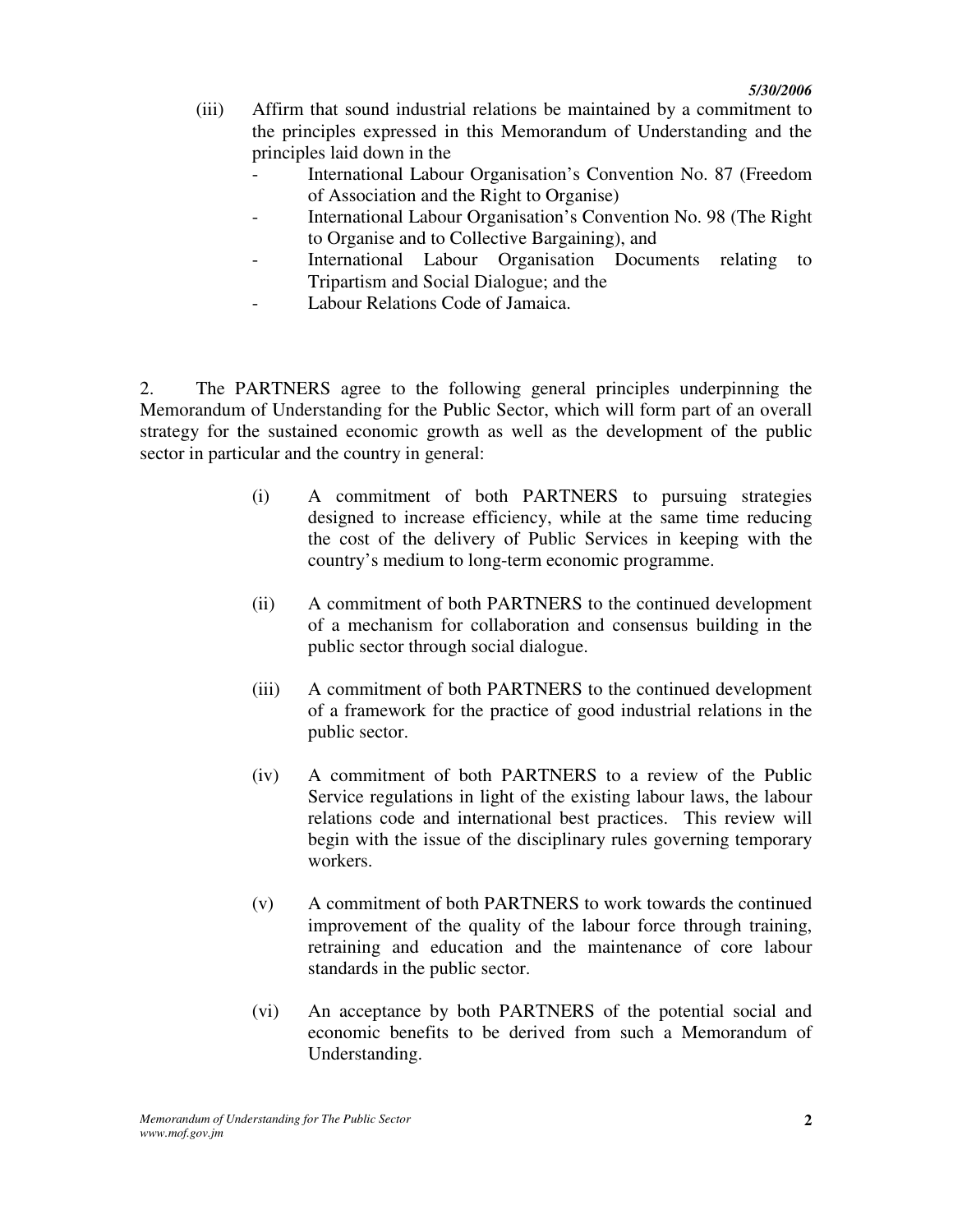- (vii) An acceptance by both PARTNERS that the principle of voluntarism applied to the practice of industrial relations in the public sector, remains critical to the success of any endeavour
- (viii) The recognition of both PARTNERS that the cooperation of other sectors of society is material to enhancing the success of this Memorandum of Understanding. The PARTNERS also recognise that the restraint of prices among other things is one way to achieve this goal.

## **MONITORING COMMITTEE**

3. The PARTNERS agree that the Monitoring/Evaluation Committee comprising of representatives from the Government of Jamaica and the Jamaica Confederation of Trade Unions, will continue to ensure that there is adherence to both the spirit and intent of this Memorandum of Understanding.

- (i) The Monitoring Committee will have ad-hoc sub-committees and all will be served by a secretariat to be located in the Ministry of Finance and Planning.
- (ii) The Monitoring Committee through its Secretariat will undertake a continuous programme of consultation and public education in furtherance of the aims of the Memorandum of Understanding.

4. In seeking to attain the objectives of this Memorandum of Understanding, the PARTNERS also agree to the following areas: Wages, Macroeconomic Management and the Development of the Public Sector.

# **5. WAGES**

The PARTNERS agree that there will be managed growth of the Wages Bill in nominal terms through:

- (i) There will be a wage adjustment/revision based on the principle that the wage fund will not exceed 20% plus an agreed special provision of the GOJ defined wage bill over the two-year period 2006-2008, in the public sector.
- (ii) This policy will apply to all remuneration under contracts of employment for any kind of work to be performed in the public sector of Jamaica.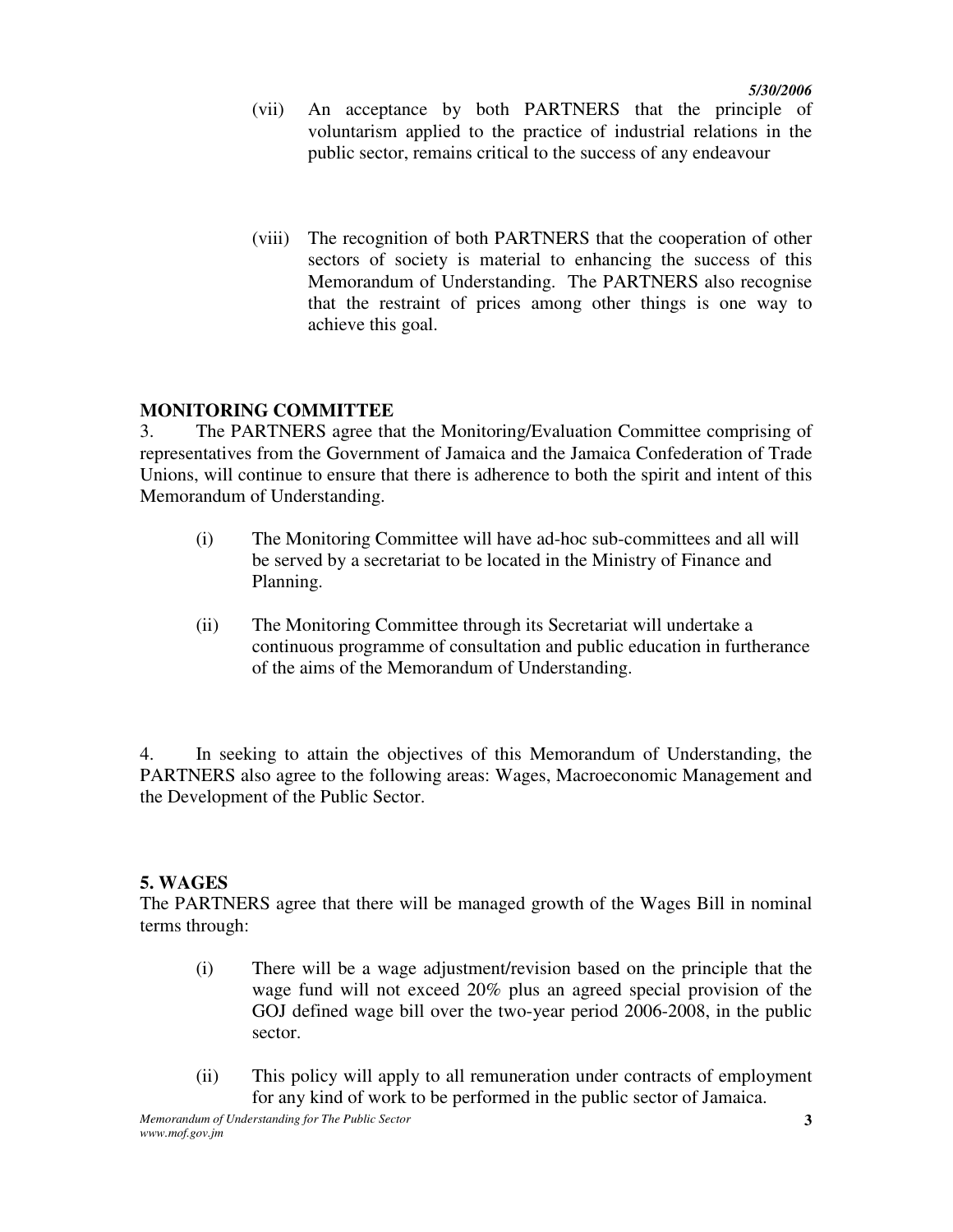- (iii) The wages adjustment/revision will extend to all pay, including wages and salaries at all organisational levels, allowances, payments in kind, fringe benefits, and lump sums. It will also apply to all types of employment as well as to both full time and part time work.
- (iv) New rates due for the period 2006/2007 will be paid in June 2006. Any inability to meet this date is to be brought to the attention of the Monitoring Committee prior to the date of payment.
- (v) During this period, all reclassifications/re-engineering proposals are to be sent to the Monitoring Committee with the relevant justification.
- (vi) The Partners recognise that some Public Sector Entities will have the ability to pay in excess of clause 5(i). Such entities will be agreed on at the level of the Monitoring Committee and will be permitted to negotiate this excess subject to the approval of the Ministry of Finance and Planning.
- (vii) The agreed salaries and allowances are as set out in addenda to be circulated.

### **6. EMPLOYMENT**

(i) In keeping with the instructions/policy of the Office of the Services Commission (Public Service, Local Government, Judiciary, Teachers)/Boards, as far as is possible no officer should be acting in a clear vacancy for more than six months. The PARTNERS agree that during such period, an evaluation of the officer's performance should be carried out with a view to confirmation or otherwise. These Commissions/Boards will provide reports to the Monitoring Committee as requested.

Recognising that progress has been made in this area, the PARTNERS agree that there needs to be continued focus to ensure that the intent of the policy is adhered to.

- (ii) Where, persons have been employed or are acting in a clear vacancy for over six months, the PARTNERS agree that such persons are to be evaluated with a view to appointment within the first six months of the signing of this Memorandum of Understanding unless valid reasons exist why such persons should not be appointed.
- (iii) During the period the PARTNERS agree that any separation of employment in the public sector must be via justifiable disciplinary process, and through restructuring and mergers of entities. All proposals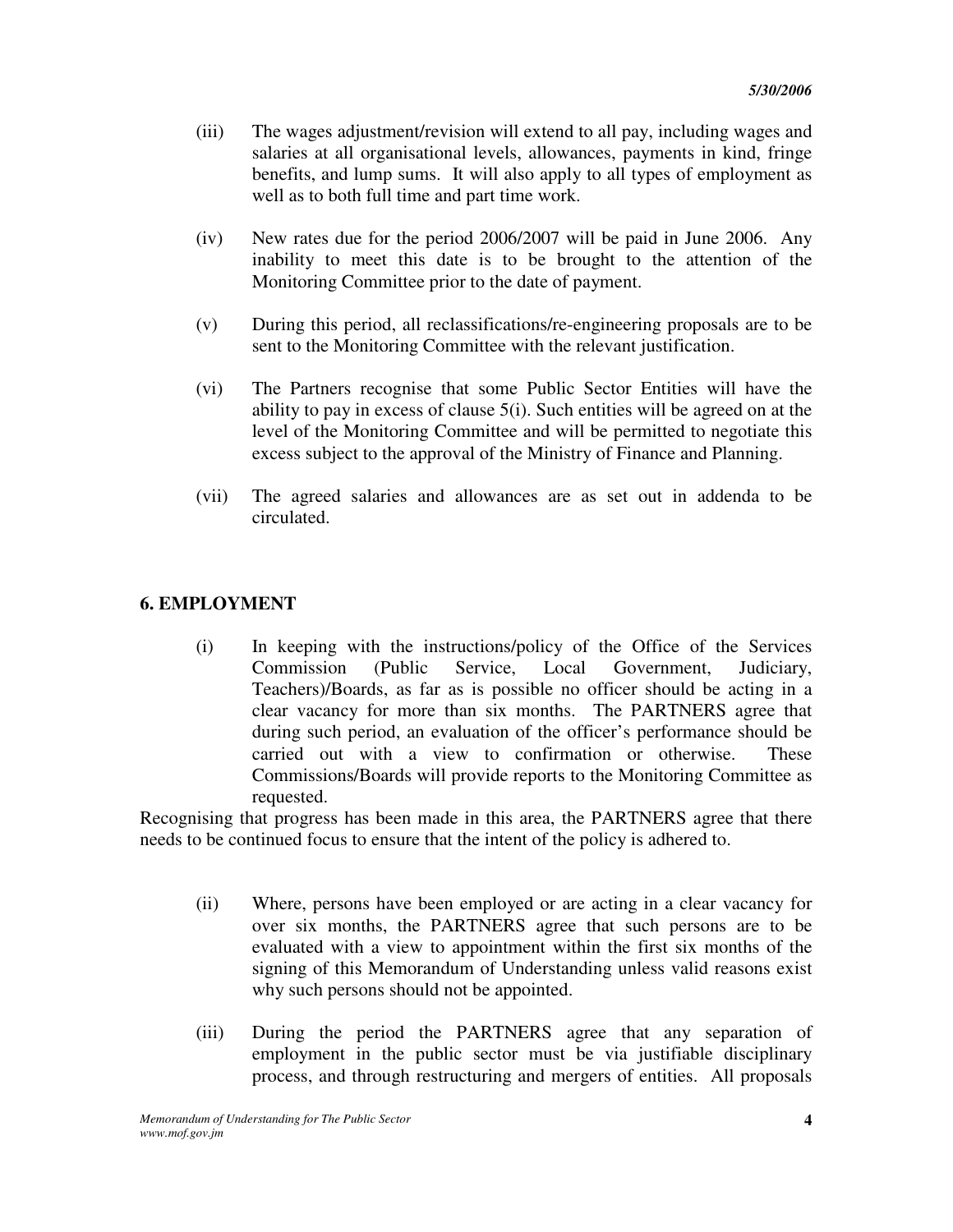for mergers and restructurings will be brought to the prior attention of the Monitoring Committee through the Secretariat.

- (iv) The PARTNERS agree that all acting arrangements and appointments as far as is possible, be subject to competition internally and if necessary externally.
- (iv) The PARTNERS agree to support the principle of filling jobs with employees rather than contractors. In addition, the practice of outsourcing jobs will be curtailed.

## **7. EXPENDITURE RESTRAINT**

The PARTNERS agree that there will continue to be a general policy of expenditure restraint.

(i) The PARTNERS agree that this policy is to include but will not be limited to the following areas: Motor Vehicle Purchase (Make and Model) Purchase of Office Equipment Social Functions Rental of Property Foreign Travel **Utilities** 

Additionally, Ministries will be required to implement systems to monitor expenditure patterns and the use of assets to ensure that there is a reduction in the abuse of assets with the aim of reducing expenditure on these items.

To this end, the items are to be made line items in the budget and reported on quarterly. Copies of these reports are to be submitted through the Permanent Secretary/ Head of Department/Heads of Public Bodies and Agencies/Principal, signed by their respective internal auditors to the Ministry of Finance & Planning for validation in the required format.

(ii) The PARTNERS agree that the Government through the Ministry of Finance and Planning will continue to issue the necessary policy advisories on expenditure restraint to the Ministries, Departments, Agencies and Public Bodies in respect of the agreement arrived at between the PARTNERS.

Having achieved the aforementioned, the PARTNERS commit to the consistent application of sanctions in accordance with the relevant regulatory authority at all levels as soon as breaches are confirmed.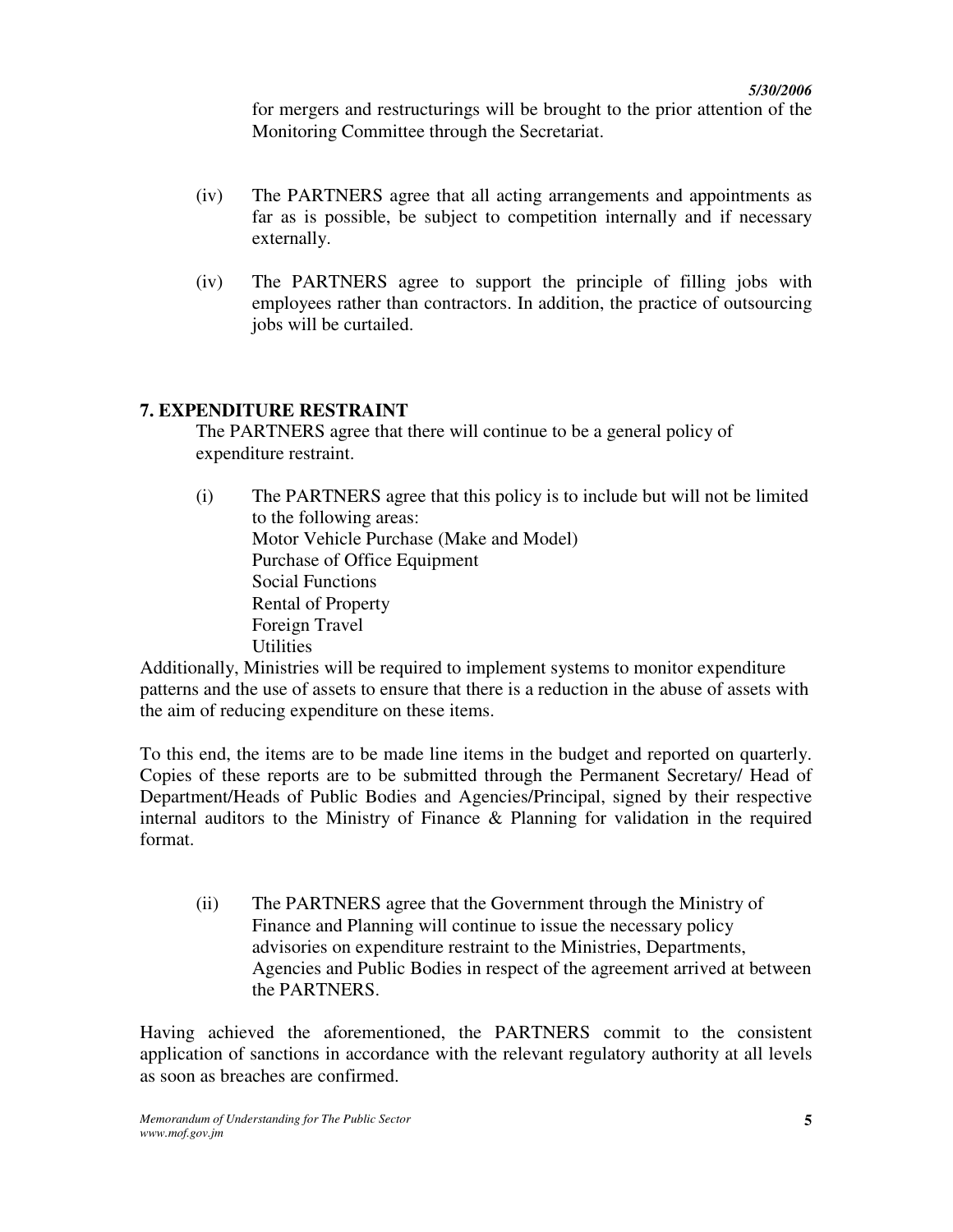#### **8. COST SAVING MEASURES**

The PARTNERS agree to a renewal of the thrust to focus on the Cost Saving Measures and that the Government through the Ministry of Finance and Planning will re-define and re-circulate a Cost Savings policy with respect to the implementation of cost savings mechanisms to be adopted in the Public Sector.

- (i) Each agency is required to establish a Cost Saving Committee to effect general cost saving measures linked to the performance of strategic and corporate objectives inclusive of any measures peculiar to the respective agency. Each Committee is to submit through the Permanent Secretary/Head of Department/Chief Executive Officer/ Managing Director/Principal/Chairman quarterly reports validated by their respective internal auditors to the Ministry of Finance & Planning for certification before the submission of the analysis of the outcomes to the Monitoring Committee in the required format detailing the savings achieved.
- (ii) The PARTNERS agree that a proportion of the savings achieved will be available to the relevant entity as an incentive to be used for staff welfare.
- (iii) The PARTNERS reaffirm that there will be a continued examination of the existing procurement policy and practice to identify any areas of deficiency for correction.
- (iv) The PARTNERS recognise the efforts made towards the establishment of a National Energy Policy and urges that this be finalized as an integral component to undergird efforts to achieve sustainable economic development in the national interest going forward. Entities must cultivate and practice relevant conservation measures in keeping with the direction of the proposed policy, as driven by the Ministry of Commerce  $\&$ Technology.

#### **9. MACROECONOMIC MANAGEMENT**

 In response to the continued fiscal constraints, the PARTNERS agree that the Government will commit to pursuing complementary fiscal and monetary policies to maintain macro economic stability and accelerate real economic growth over the medium to long term.

#### **Fiscal and Monetary**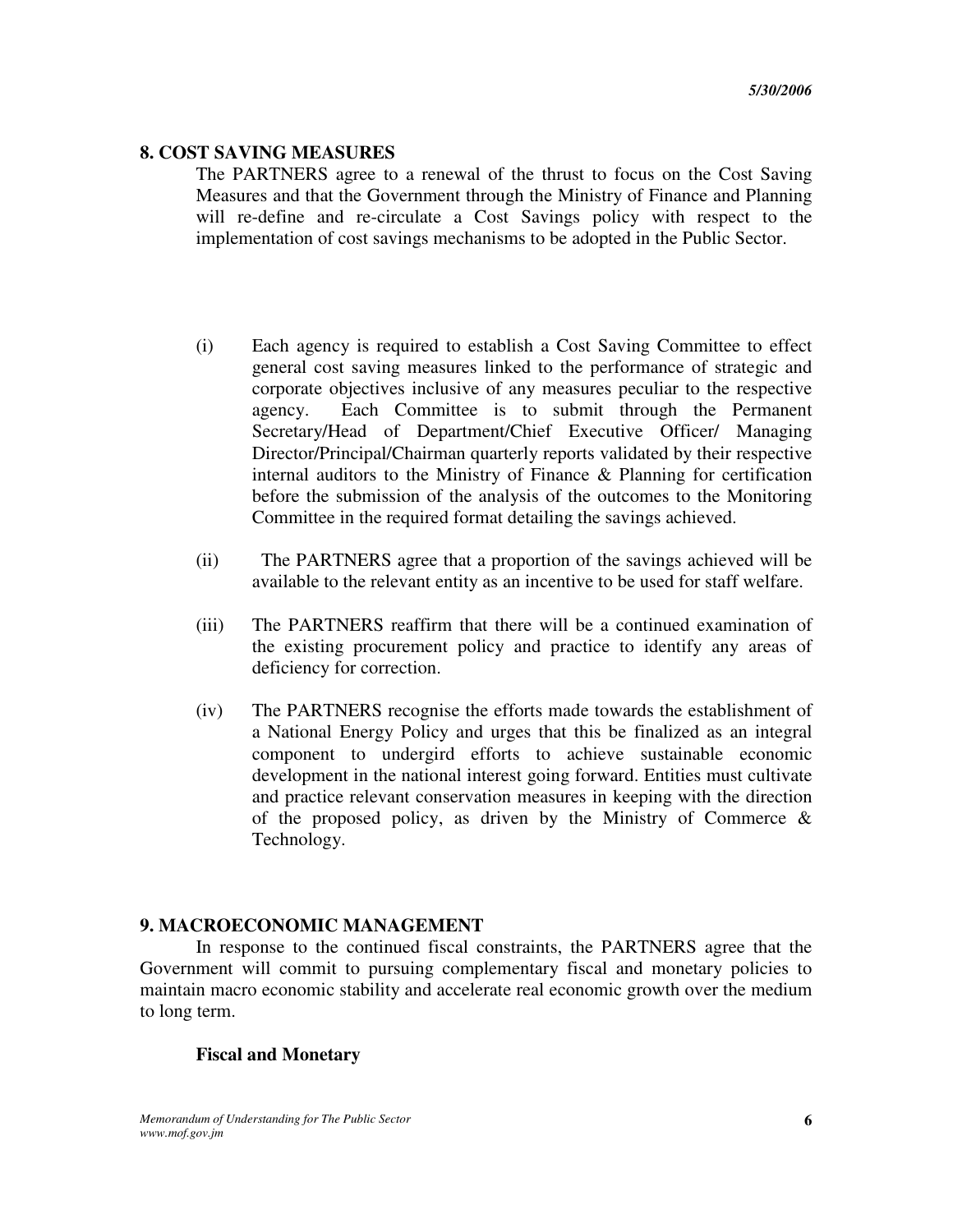(i) The PARTNERS agree that the Government will manage its economic policies in order to ensure that the **inflation rate** remains within the Government's targeted band as shown below.

|                           | 2006/07    | 2007/08  |
|---------------------------|------------|----------|
| Real GDP Growth (%)       | $3 - 4$    | $3 - 4$  |
| Inflation (%)             | $9 - 11$   | $8 - 9$  |
| Fiscal Balance (% of GDP) | $-2.5 - 3$ | $-1 - 0$ |

- (ii) The PARTNERS agree that the Government will implement Fiscal Policies in order to generate a **fiscal deficit** as detailed above.
- (iii) The PARTNERS recognise that the fiscal targets were not fully met during the previous period due, inter alia, to the external shocks to the economy from the rising price of oil and shocks associated with natural disasters. The Partners reaffirm their commitment that the Government will continue to pursue economic policies to deliver outcomes consistent with medium term targets as follows:
- (iv) The PARTNERS agree that the Government will redesign the basket of goods used to calculate the Consumer Price Index during the period of this agreement.
- (v) The PARTNERS also agree that the Government will commit to implement the requisite policy and administrative programmes aimed at increasing the rate of tax compliance in the country and thereby increase the revenue inflows to the Consolidated Fund.

The Government will pursue all avenues at its disposal including prosecution to ensure that the targeted level of tax compliance is achieved. Efforts to make the Tax Registration Number a single number of record will continue.

# **10. DEVELOPMENT OF THE PUBLIC SECTOR TO PRODUCE A MODERN, EFFICIENT SECTOR THAT IS OF THE OPTIMUM SIZE, PROPERLY EQUIPPED AND SUITABLY REWARDED.**

The PARTNERS, recognising that a cohesive Human Resource Policy is critical in determining the size and purpose of the Public Service and the future Human Resource Management direction for the Public Service, agree that that function will reside in one Ministry therefore recommend that a Minister be appointed to oversee that function.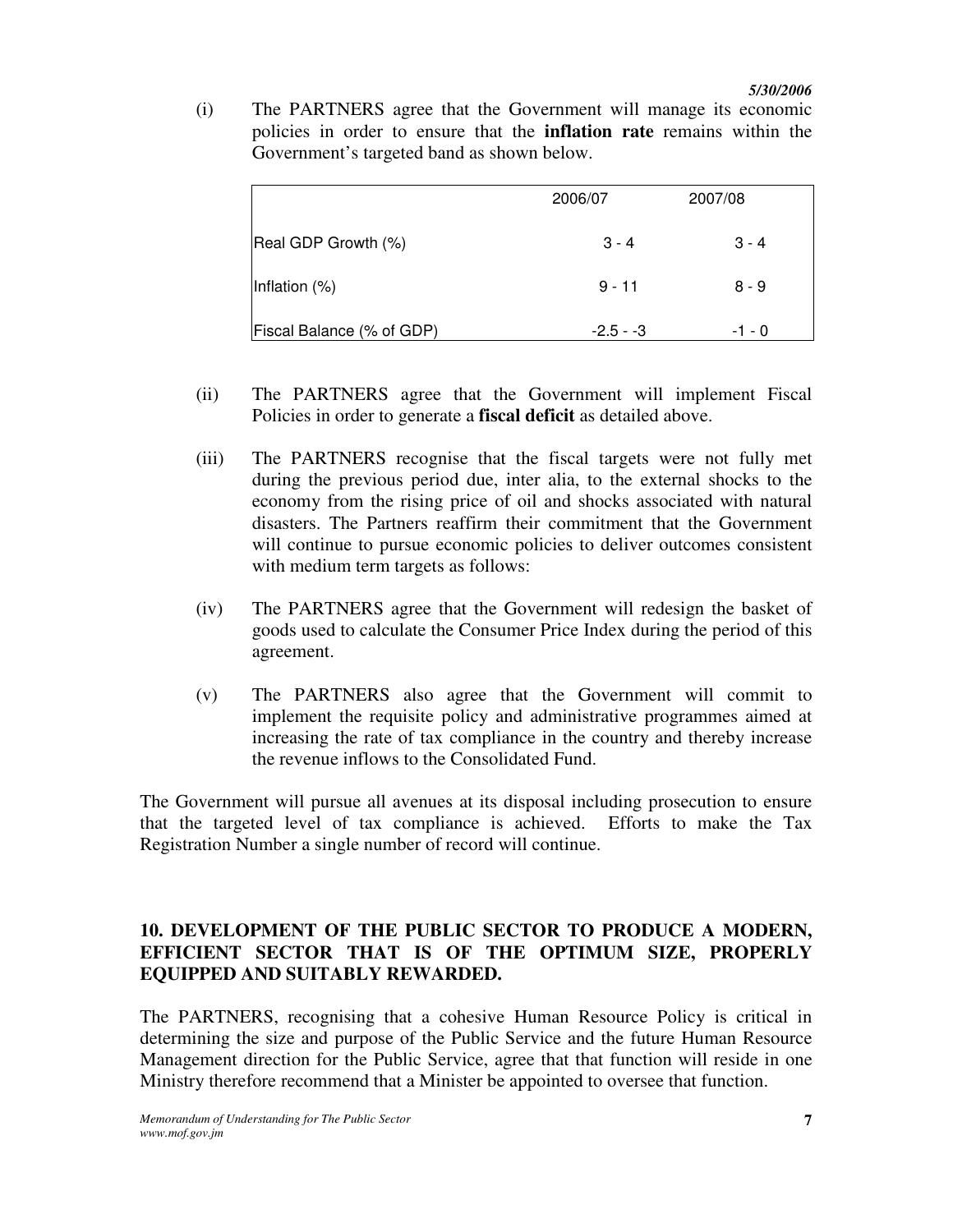## **Training, Re-Training and Education**

- (i) The PARTNERS agree that the government through the Cabinet Office will deliver to the PARTNERS within the first year of the Memorandum of Understanding; a training plan which will have as its focus the preparation of the Public Sector work force for the needs of a modern labour market.
- (ii) The PARTNERS agree that a programme of training will be developed and implemented in the following areas of Human Resource Management. The Cabinet Office will be responsible for:
	- $\triangleright$  Recruitment and Selection.
	- $\triangleright$  Pension and Welfare,
	- $\triangleright$  Discipline,
	- $\triangleright$  People Management and Supervisory Skills,
	- $\triangleright$  Human Relations and Communication Skills,

The Public Service Establishment Division will be responsible for the delivery of training in Industrial Relations, Compensation Management and Pension and Welfare.

- (iii) The PARTNERS commit through the Public Service Establishment Division, to exploring and making the necessary contacts so that a process of cross training with the Private Sector and Public Sector Companies will be implemented during the period 2006 – 2007.
- (iv) The PARTNERS realising that this target was not met, agree that the Government through the Cabinet Office will examine and report back by August 31, 2006 to the PARTNERS the feasibility of an "exchange programme" between Ministries that would facilitate cross training in the public sector.
- (v) The PARTNERS are committed to the facilitation of training programmes aimed at realising the full staff complement at the Ministry of Health in respect of the Health Professionals and that the staffing structure of the Health Authorities will be finalised during the period.
- (vi) Recognising that the severe shortage of nurses continues, The PARTNERS agree that the Government through the Ministry of Health will continue to explore the possibility of partnering with other tertiary institutions to provide additional training facilities to those already provided by the University Hospital of the West Indies and the Kingston School of Nursing for an expanded training programme in Nursing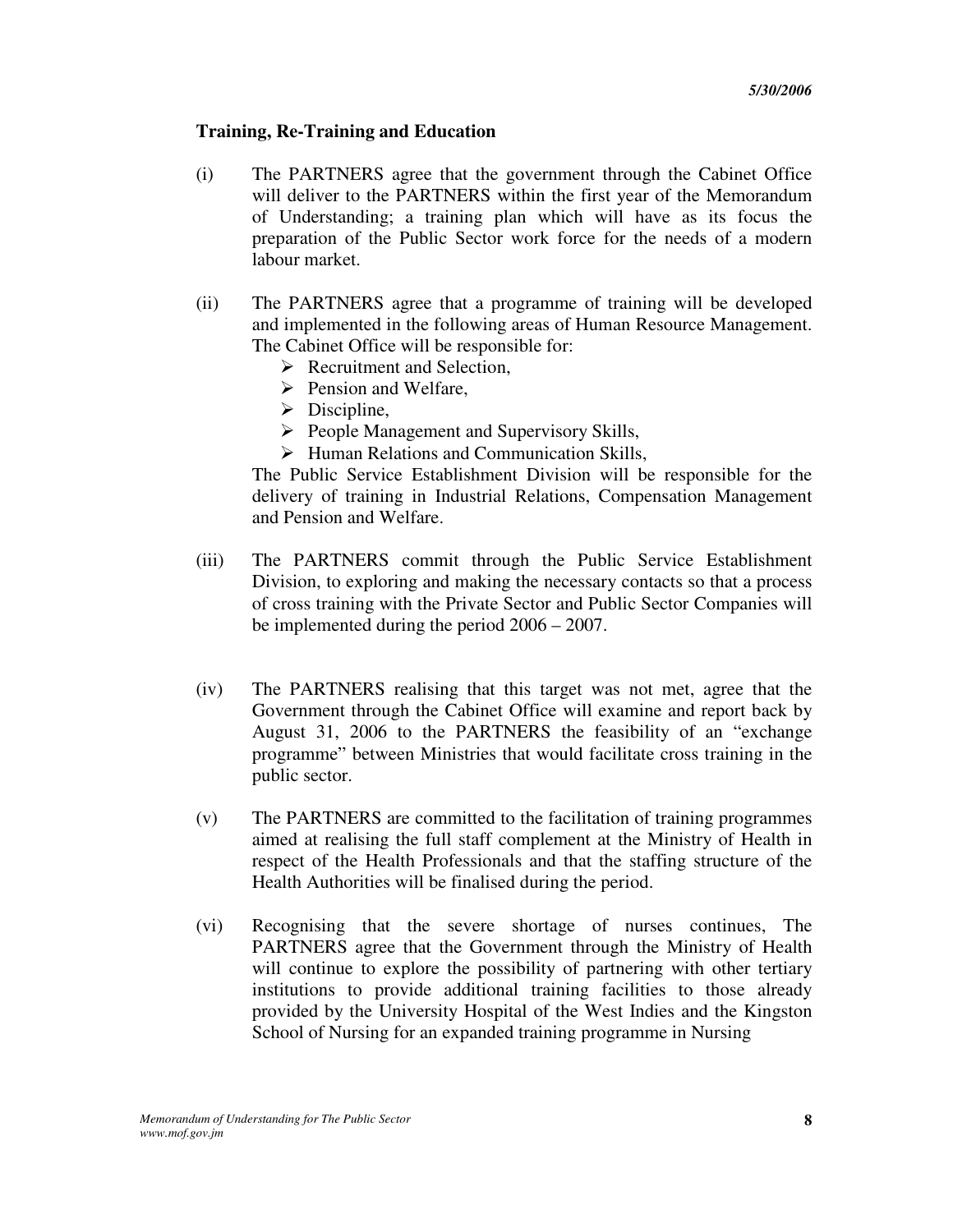- (vii) The PARTNERS agree that the Government through the Ministry of Education, Youth and Culture will implement the training of Secondary School Principals in School Administration and carry out the needs assessment and necessary training for Vice Principals, Heads of Departments and Administrative Staff.
- **(viii)** The Ministry of Education will carry out a needs assessment of those schools most in need for Teachers to be trained in remedial and special education and to make plans for the implementation of training.
- (ix) The PARTNERS continue to commit to the facilitation of training programmes aimed at realising the full staff complement, development of the current staff at the Fire Services. The Partners acknowledge that 200 persons were trained in the last period.

The Partners acknowledge that 6000 public sector workers benefited from a skills training programme and commit to the extension of that training programme in the period 2006 - 2008 as agreed.

# **11. SPECIAL ITEMS**

The Partners commit to within the first three months, exploring mechanisms that would facilitate an implementation of the following for the public sector:

### (i) **Tertiary Education Assistance Programme**

The PARTNERS agree that the Government will establish a revolving loan fund with an amount as agreed for the life of this contract

### (ii) **Shelter**

 The PARTNERS agree to pursue possibilities to facilitate easier access to home acquisition for the Public Sector workers.

The Partners acknowledge these are not intended to replace facilities that already exist in the public sector.

# **12. APPLICATION**

1. The PARTNERS agree that the provisions herein will apply to Central and Local Government and all other Government/Public entities, commissions, companies, corporations, institutions and statutory bodies subject to clause 5 (vi). Where a benefit is duplicated in a Public Sector entity the superior benefit will apply.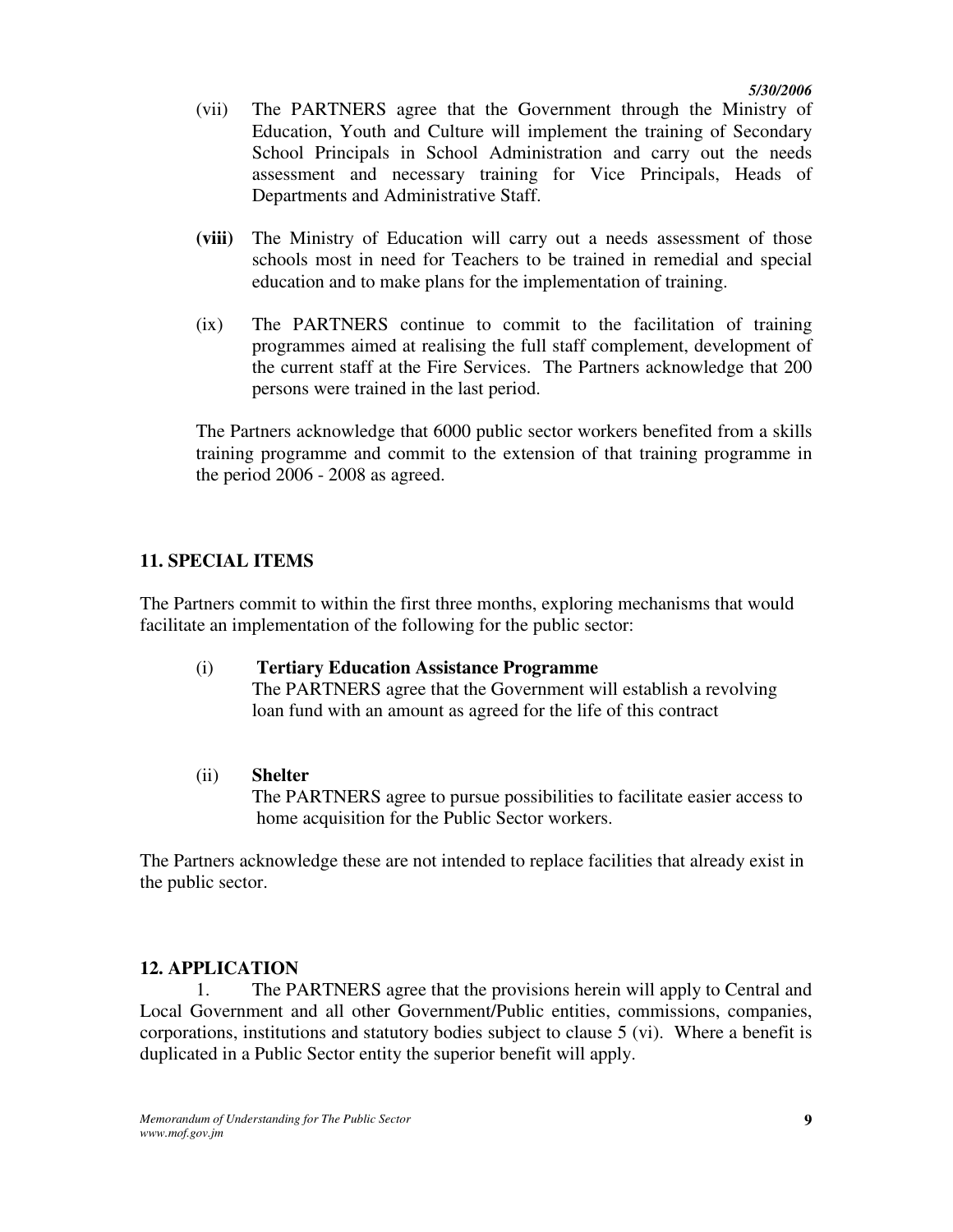#### *5/30/2006*

2. Subject to clause 5 (vi) The PARTNERS agree that no group should be treated more favourably than the groups that are represented under this Memorandum of Understanding.

3. Those items that are peculiar to particular groups will be negotiated by the relevant bargaining agents within the wages policy.

**13**. The PARTNERS agree that the principle underlying the wage revision will also apply to all Cabinet Ministers, Ministers of State, Parliamentary Secretaries, Members of Parliament, Mayors and Councillors.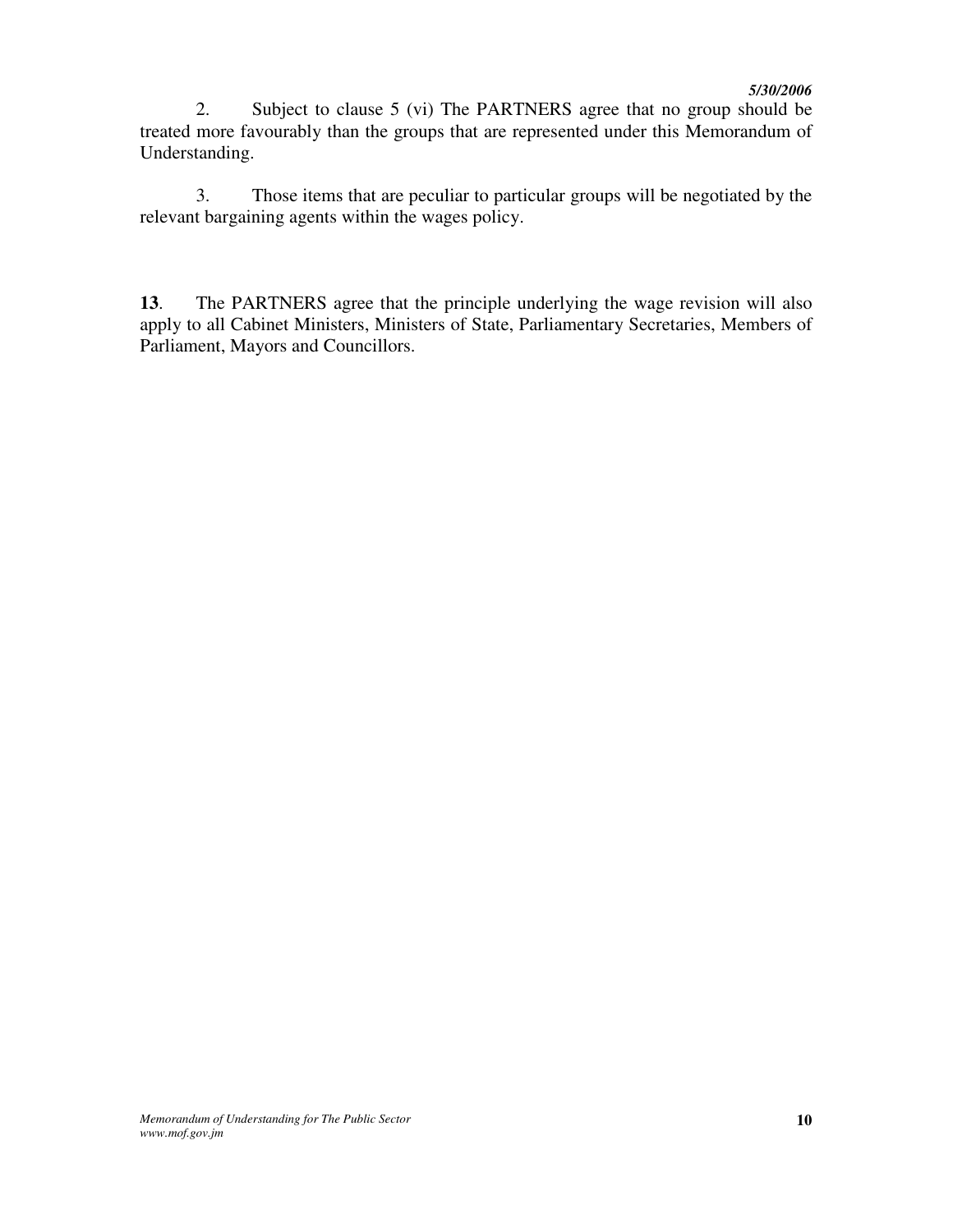#### **14. BREACHES**

The PARTNERS agree that this Memorandum of Understanding will be deemed to have been breached if either PARTNER violates any of the provisions contained herein. Any breach will be reported to the Monitoring Committee, which will decide on an appropriate course of action.

### **15. EFFECTIVE DATE OF AGREEMENT**

The effective date of this Agreement is April 1, 2006.

For and on behalf of the Jamaica Confederation of Trade Unions

For and on behalf of the Jamaica Confederation of Trade Unions

For and on behalf of the Jamaica Confederation of Trade Unions

For and on behalf of the Jamaica Confederation of Trade Unions

For and on behalf of the Jamaica Confederation of Trade Unions

For and on behalf of the Jamaica Confederation of Trade Unions

For and on behal⊮ of the Government of Jamaica

aue

For and on behalf of the Government of Jamaica

For and on behalf of the Government of Jamaica

For and on behalf of the Government of Jamaica  $n$ 

For and on behalf of the Government of Jamaica

For and on behalf of the Government of Jamaica

 $10$